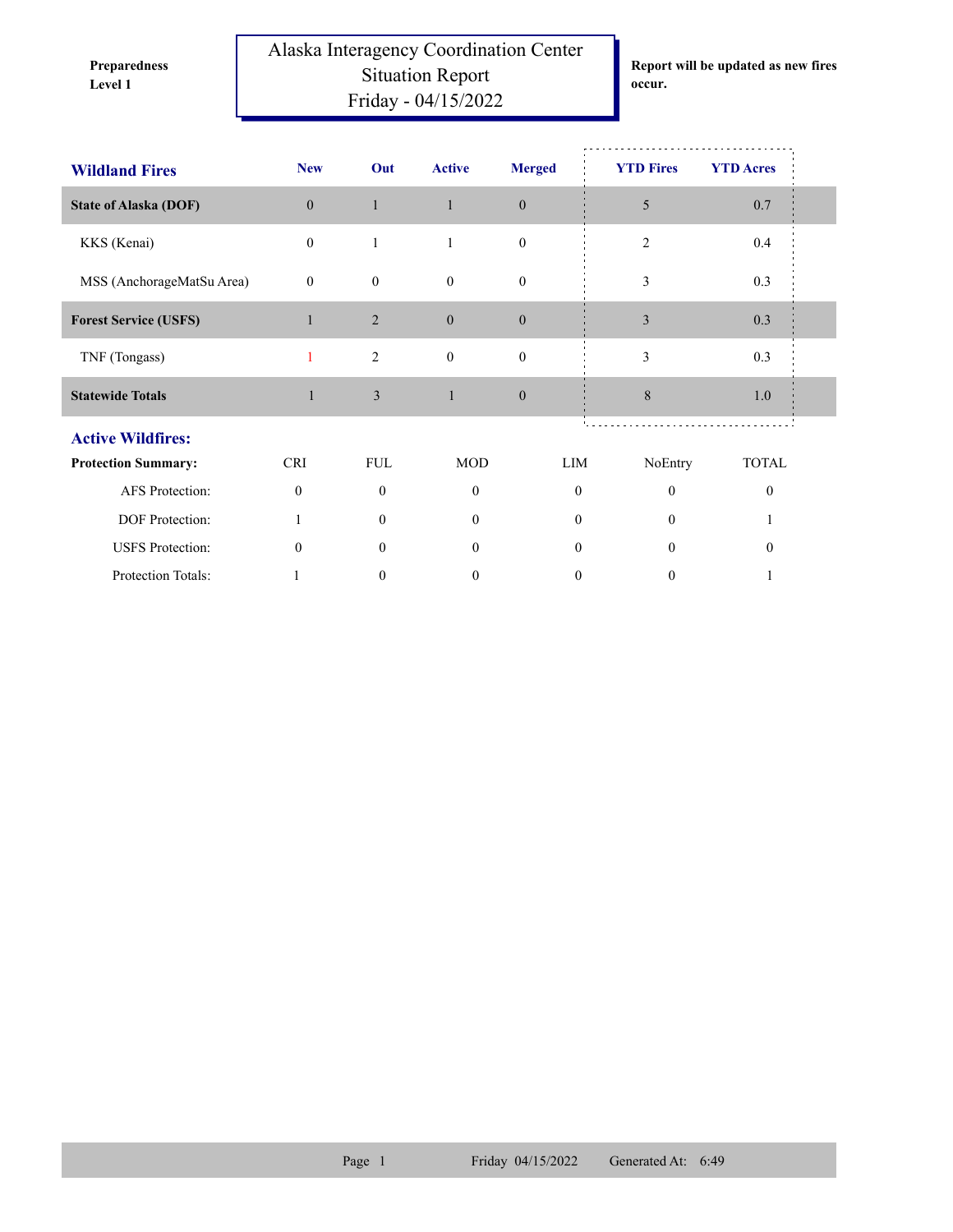## **Active Fires Status Summary**

|                         | Staffed           |                     | Unstaffed.        |                     |  |  |
|-------------------------|-------------------|---------------------|-------------------|---------------------|--|--|
|                         | Contained $(S/C)$ | Uncontained $(S/U)$ | Contained $(U/C)$ | Uncontained $(U/U)$ |  |  |
| AFS Protection:         |                   |                     |                   |                     |  |  |
| <b>DOF</b> Protection:  |                   |                     |                   |                     |  |  |
| <b>USFS</b> Protection: |                   |                     |                   |                     |  |  |
| Status Totals:          |                   |                     |                   |                     |  |  |

| <b>Active Fires Acreage Summary</b> |                   |                |  |  |  |  |  |  |  |
|-------------------------------------|-------------------|----------------|--|--|--|--|--|--|--|
|                                     | Acres             | Acreage Change |  |  |  |  |  |  |  |
| New                                 | 0.1               |                |  |  |  |  |  |  |  |
| Monitor                             | 0.3               | 0.0            |  |  |  |  |  |  |  |
| 2 Out                               | 0.2               | 0.0            |  |  |  |  |  |  |  |
| 3 Prescribed                        | 15.1              |                |  |  |  |  |  |  |  |
| 7 Fires                             | Total Acres: 15.7 |                |  |  |  |  |  |  |  |

## **Prescribed Fires**

|                                 | <b>YTD</b> Fires | <b>YTD</b> Acres | New | Active | Out Yesterday |
|---------------------------------|------------------|------------------|-----|--------|---------------|
| National Park Service           |                  | 1.0              |     |        | $\theta$      |
| State of Alaska                 |                  | 0.1              |     |        | $\theta$      |
| U.S. Forest Service             |                  | 14.0             |     |        | $_{0}$        |
| <b>Fuels Management Totals:</b> |                  | 15.1             |     |        |               |

|        |          | <b>Cause Summary For All Fires (Includes Merged Fires But Not Prescribed Fires)</b> |
|--------|----------|-------------------------------------------------------------------------------------|
|        | Human: 8 | 1.0 Acres                                                                           |
| Total: | я        | 1.0 Acres                                                                           |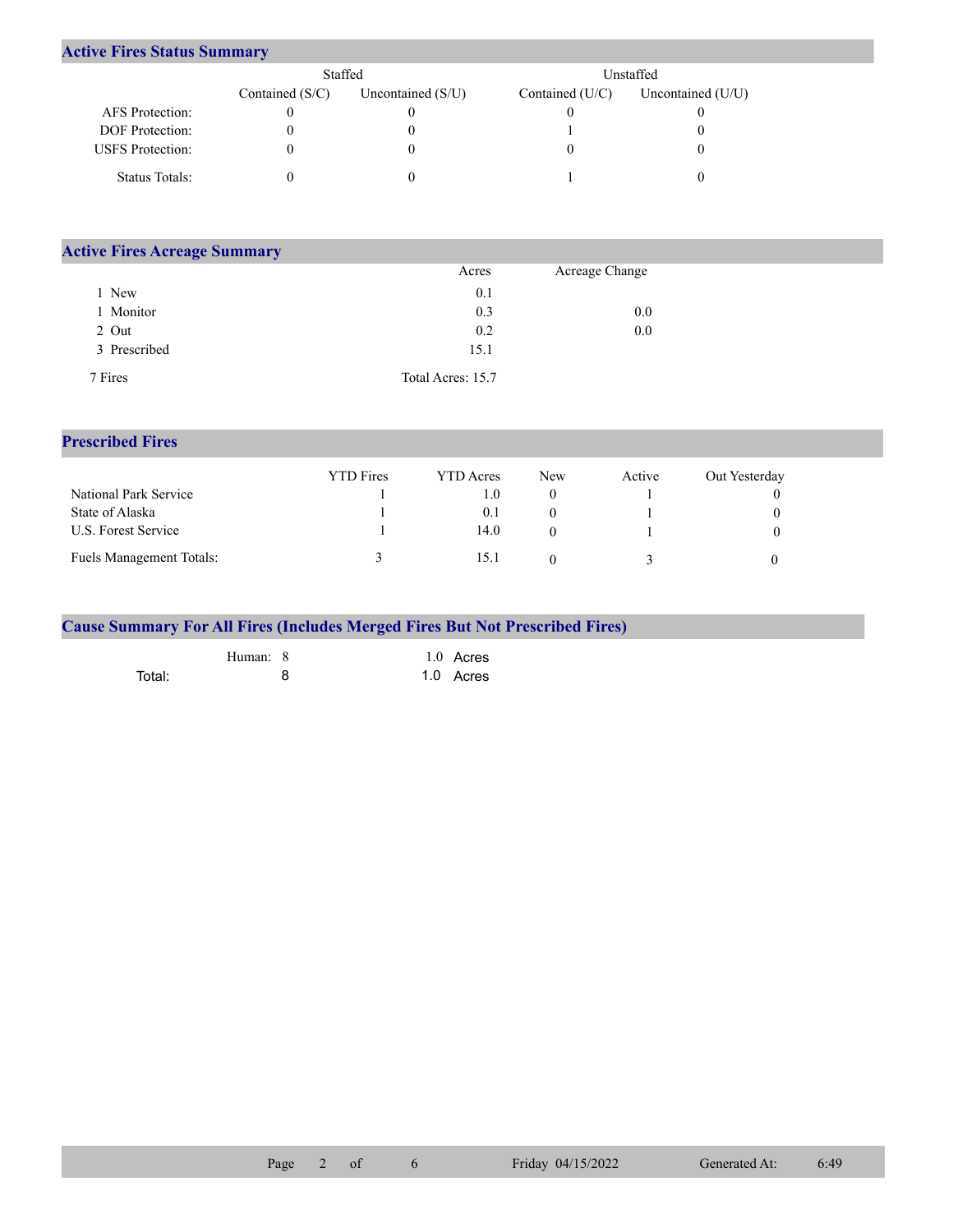| <b>New</b>               | Count: $1$          | Acres: $0.1$      |                            |                          |       |  |
|--------------------------|---------------------|-------------------|----------------------------|--------------------------|-------|--|
| Daily Report From: 04/14 |                     |                   |                            | $0.1$ Acreage On $04/14$ |       |  |
| PKJ3                     | Lat: 58 17.1517     | Status: Out 04/14 | Acres: $0.1$               | Option: Full             |       |  |
| 231009                   | Lon: $134\,24.6000$ |                   | Start Date: 04/14          | Area: TNF                |       |  |
| P0PKJ3                   | Owner: Private      |                   | Unit: <b>AKPRI-Private</b> |                          |       |  |
| 009                      | Name: Lawson Creek  |                   |                            | Cause:                   | Human |  |

Fire crew responded to a small brush fire near 2358 Lawson Creek Road. Engine 632 and crew arrived on scene at 1033. Fire appeared to be a human caused, a smoldering debris fire. The crew found some heat and used tools and water to suppress the source. After cold trailing was conducted, the fire was called out.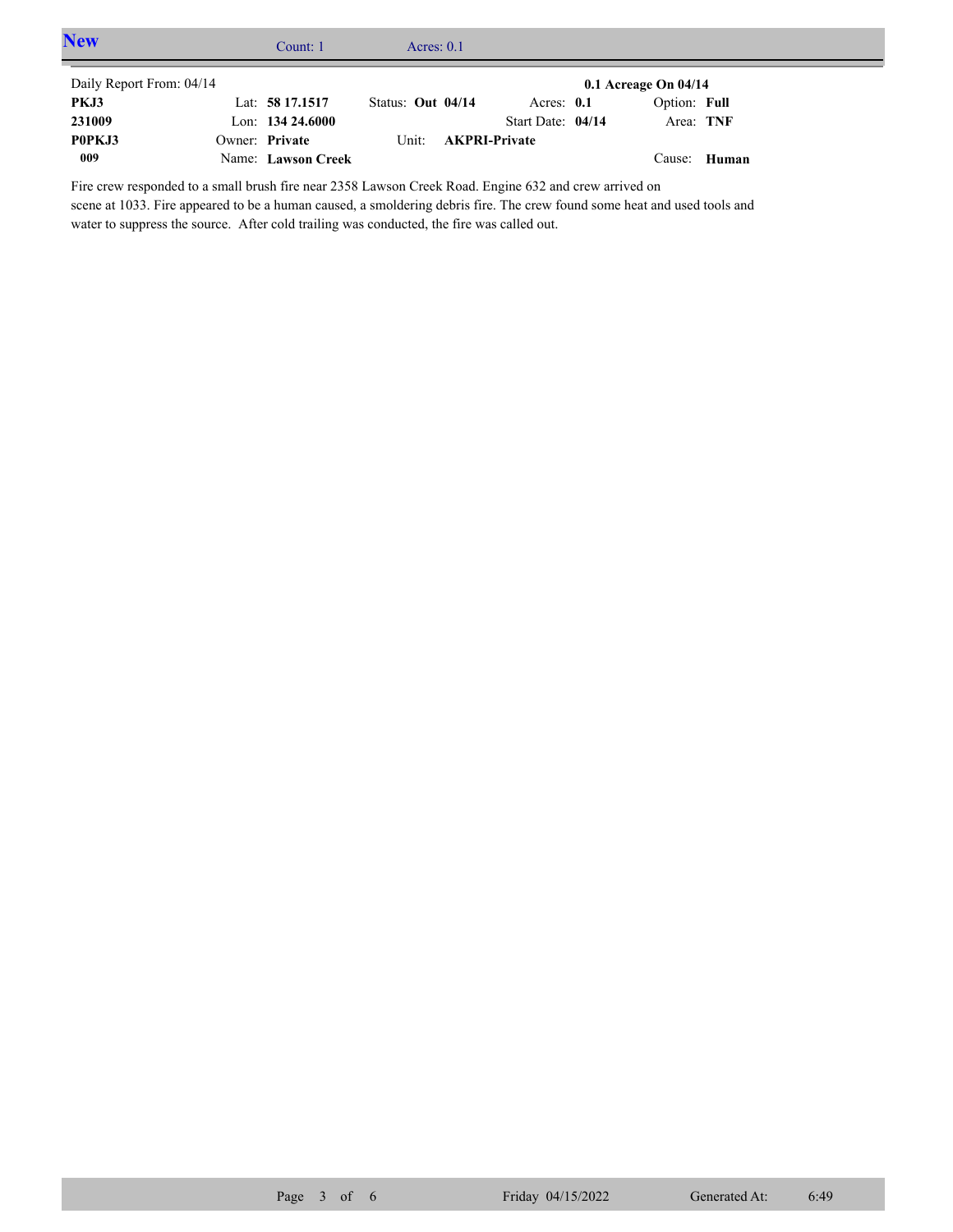| <b>Monitor</b><br>$\text{Count:}$ . | Acres: $0.3$ | Acreage Change: 0.0 |  |
|-------------------------------------|--------------|---------------------|--|
|                                     |              |                     |  |

**These fires are currently in monitor status. Monitoring schedules are based on defined timeframes, but are dependent on available resources, and weather conditions. When monitoring occurs, information will be updated.**

| Daily Report From: 04/14 |                     |               |                            | No Acreage Change Since 04/13 |  |
|--------------------------|---------------------|---------------|----------------------------|-------------------------------|--|
|                          | Lat: $59\,40.8883$  | Status: $U/C$ | Acres: $0.3$               | Option: Critical              |  |
| 203008                   | Lon: $151\,24.3067$ |               | Start Date: $04/13$        | Area: <b>KKS</b>              |  |
|                          | Owner: Private      |               | Unit: <b>AKPRI-Private</b> |                               |  |
| 008                      | Name: Waterman      |               |                            | Cause: Human                  |  |

Resources checked the fire and found no heat, no smoke.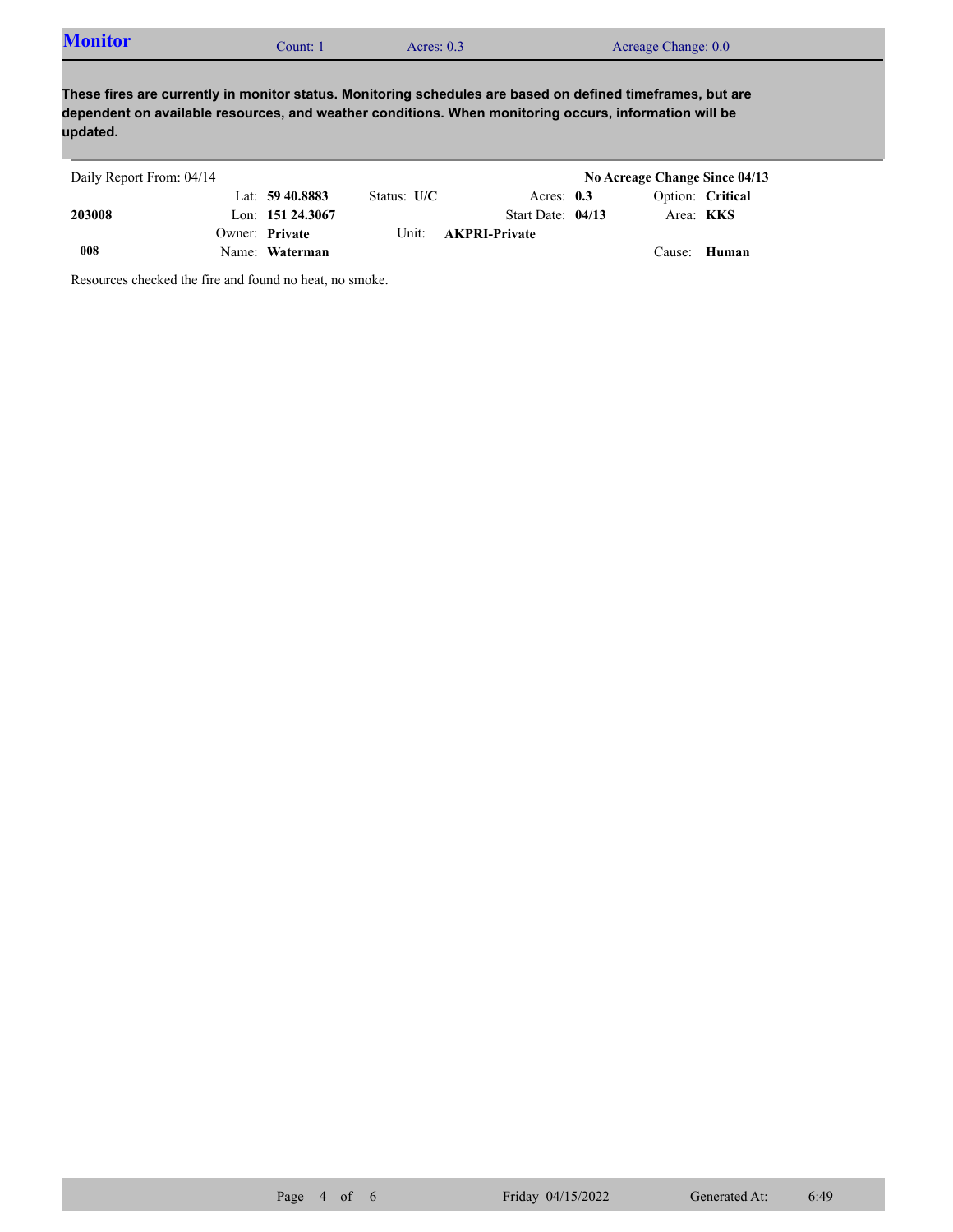| Out                                              |             | Count: $2 \overline{ }$ |                   | Acres: $0.2$ | Acreage Change: 0.0                  |  |                  |                               |  |
|--------------------------------------------------|-------------|-------------------------|-------------------|--------------|--------------------------------------|--|------------------|-------------------------------|--|
| Daily Report From: 04/14                         |             |                         |                   |              |                                      |  |                  | No Acreage Change Since 04/13 |  |
| PKF9                                             |             | Lat: $5618.5850$        | Status: Out 04/14 |              | Acres: $0.1$                         |  |                  | Option: Modified              |  |
| 000006                                           |             | Lon: 132 18,0483        |                   |              | Start Date: $04/12$                  |  | Area: TNF        |                               |  |
| P0PKF9                                           | Owner: USFS |                         | Unit:             |              | <b>AKTNF-Tongass National Forest</b> |  |                  |                               |  |
| 006                                              |             | Name: Sawdust           |                   |              |                                      |  | Cause:           | Human                         |  |
| This fire was checked on and called out at 1200. |             |                         |                   |              |                                      |  |                  |                               |  |
| Daily Report From: 04/14                         |             |                         |                   |              |                                      |  |                  | No Acreage Change Since 04/13 |  |
|                                                  |             | Lat: $59\,41.7840$      | Status: Out 04/14 |              | Acres: $0.1$                         |  |                  | Option: Critical              |  |
| 203005                                           |             | Lon: $15122.9230$       |                   |              | Start Date: 04/11                    |  | Area: <b>KKS</b> |                               |  |
|                                                  |             | Owner: Private          | Unit:             |              | <b>AKPRI-Private</b>                 |  |                  |                               |  |
| 005                                              |             | Name: Colleens Ct       |                   |              |                                      |  | Cause:           | Human                         |  |

Resources checked the fire and found no heat, no smoke. Fire called out.